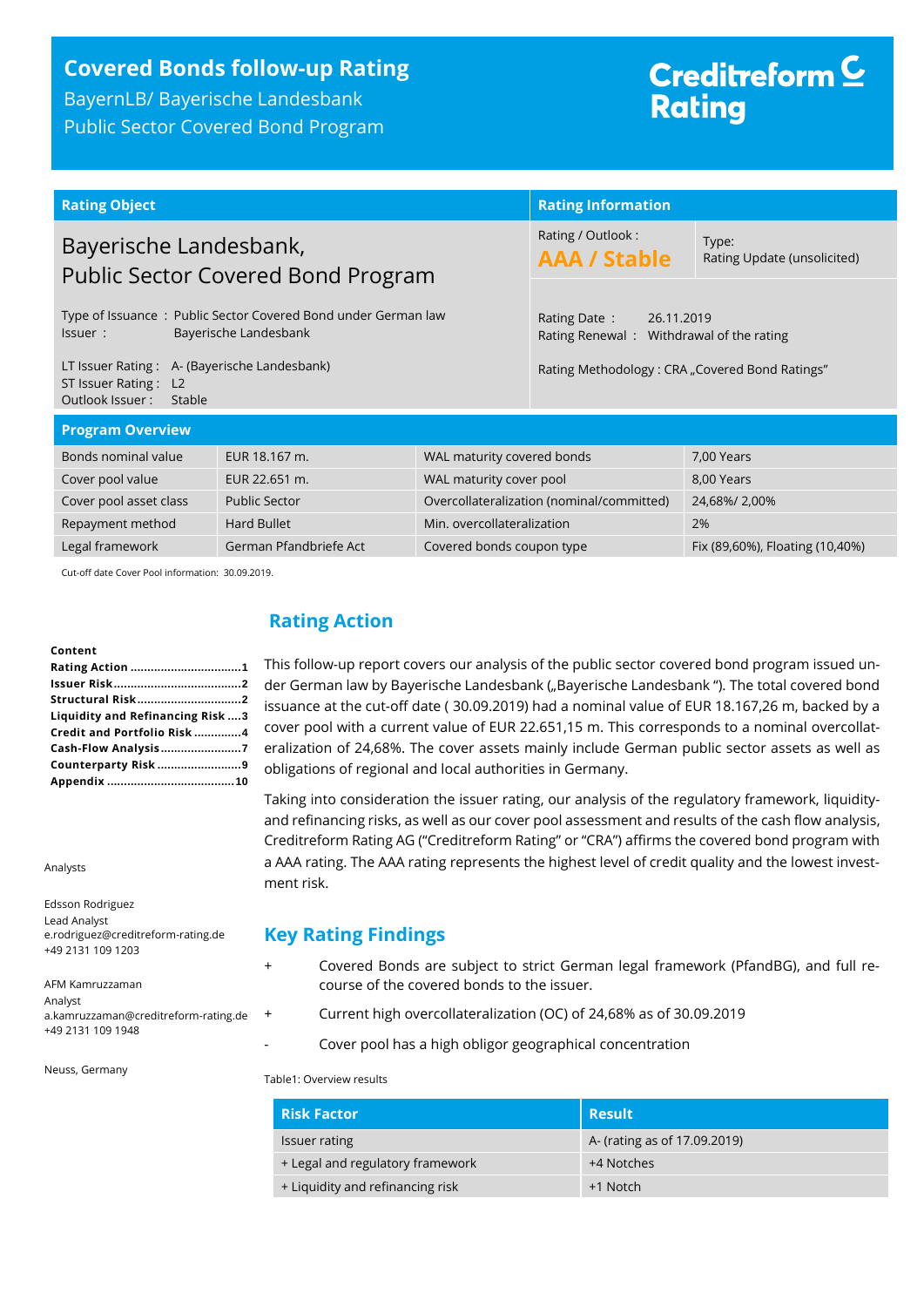| = Rating after $1st$ uplift     | $AA+$      |
|---------------------------------|------------|
| Cover pool & cash flow analysis | AAA        |
| $+2nd$ rating uplift            | $+1$       |
| $=$ Rating covered bond program | <b>AAA</b> |

## <span id="page-1-0"></span>**Issuer Risk**

#### **Issuer**

Our rating of Bayerische Landesbank covered bond program is reflected by our issuer rating opinion of Bayerische Landesbank. Currently the issuer has a long term rating of A- assigned by Creditreform Rating AG. BayernLB is one of the largest Landesbank in Germany. High asset quality, current capitalization and growth perspective (via DKB), among other factors, grant BayernLB in a relevant position among its competitors in the banking sector. For a more detailed overview of the issuer rating, please refer to the issuer rating report as of 19.09.2019 available at the webpage of Creditreform rating AG.

## <span id="page-1-1"></span>**Structural Risk**

#### **Transaction structure**

Figure1: Overview of Covered Bond emission | Source: CRA



#### **Legal and Regulatory Framework**

The legal basis of covered bond ("Pfandbriefe") programs in Germany is the German Covered Bond Act (Pfandbriefgesetz, "PfandBG") dated 22 May 2005 and the relevant secondary legislations. The PfandBG was last amended on 2019. Under this framework, banks can issue covered bonds backed by pool of mortgages, public sector assets, registered ship mortgages or registered liens on registered aircrafts.

The covered bondholders have direct recourse to the issuer and a preferential claim over the cover pool assets secured by its cover asset class. For public sector covered bonds ("Öffentliche Pfandbriefe") the cover assets comprise of public sector exposures to sovereigns, regional and local authorities confined to EU/EEA countries, Switzerland, USA, Canada and Japan.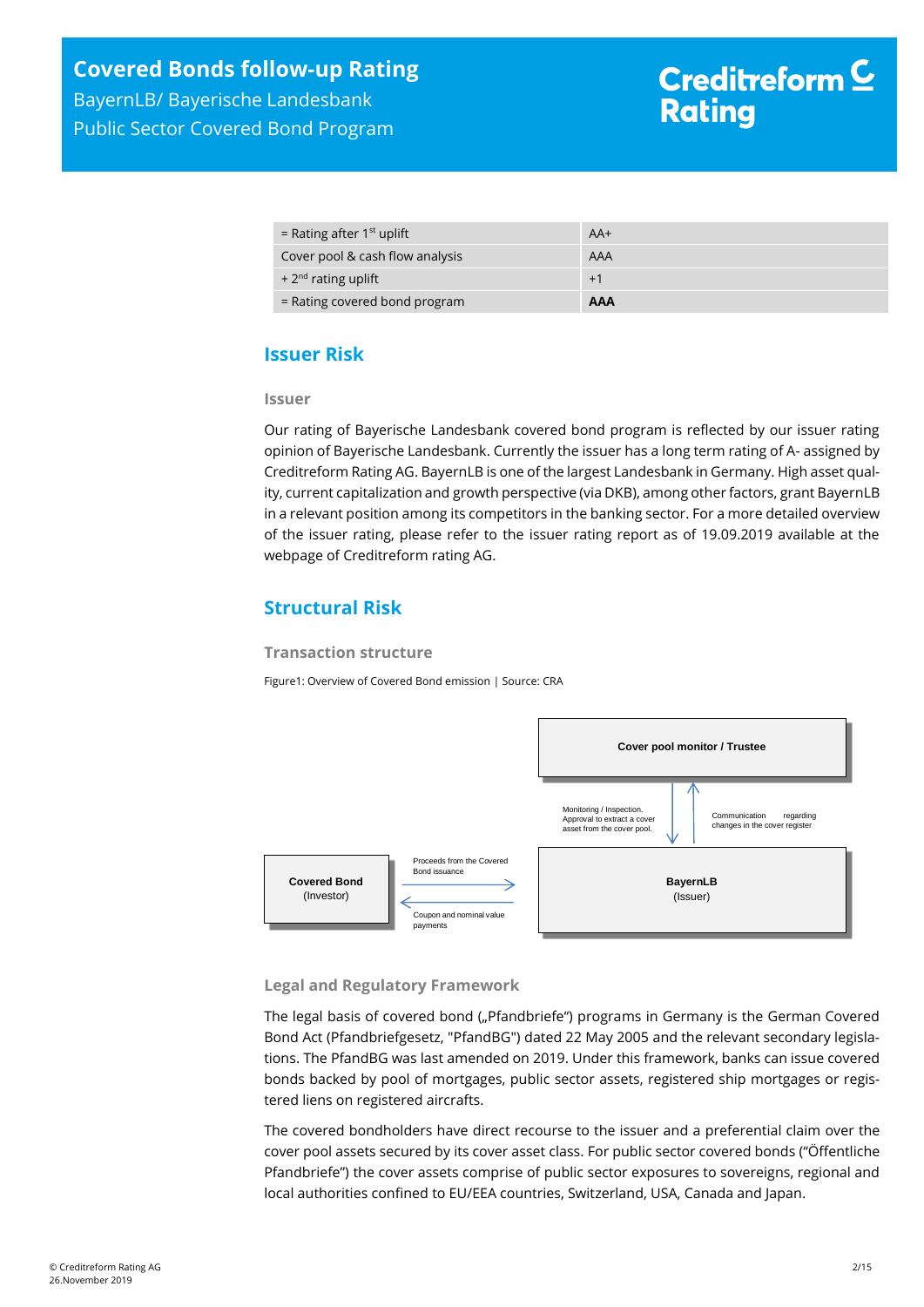An independent trustee (Treuhänder) ensures that the cover assets are correctly recorded in the relevant cover register and that their inclusion meets eligibility criteria. In the event of issuers insolvency, a special administrator ("Sachwalter") will be appointed by the regulatory authority BaFin to manage the cover pool. Furthermore, on a regular basis BaFin audits cover pool assets, usually every two years.

In general, we consider the structural framework for covered bonds in Germany as positive, as the PfandBG defines clear rules to mitigate risks, in particular regarding insolvency remoteness, asset segregation, investor's special claim vis-à-vis other creditors, the roll and appointment of a special administrator, among other provisions. Due to those reasons, with regard to the regulatory and structural framework for German covered bond programs, we have set a rating uplift of four (+4) notches.

## <span id="page-2-0"></span>**Liquidity and Refinancing Risk**

According to PfandBG, it is compulsory for the covered bond issuers to maintain an overcollateralization (OC) of at least 2%, measured on a daily net present value and on a weekly stressed net present value basis. Furthermore, the Issuer is required to maintain a liquidity buffer to cover, for the next 180 days, all debt service outflows (interest and principal) and derivative transactions.

The underlying cover pool must be subjected to a stress test at least weekly to ensure the present value coverage, and that the OC is maintained in case of changes in interest rates and exchange rates. The stress scenarios are either static, dynamic or model-based. Derivatives can be an additional measure to hedge interest rate and currency risks.

In the event of issuer's insolvency, the PfandBG stipulates that the special administrator can sell covered pool assets or use them as a guarantee for liquidity operations if liquidity shortfalls are foreseeable.

The European Commission, on April 2019, has also adopted the directive to provide for enhanced harmonisation for the EU covered bond market. Once fully implemented, the directive might have a potential impact on legal and regulatory framework on the issuer and the covered bonds of each EU member states.

The German PfandBG and the stipulated risk management processes for liquidity risks constitute, in general, a comparatively strict framework by which they can be effectively reduced. Refinancing risks, however, cannot be structurally reduced due to the hard bullet repayment structure, which can only be cushioned by sufficiently high overcollateralization or other liquid funds to bridge the asset-liability mismatches. We assess the overall legal provisions on liquidity management for German Covered Bond programs as positive and set a rating uplift of one (+1) notch.

A more comprehensive overview of the regulatory framework can be found in our initial rating report. It is worth mentioning that, the PfandBG had a recent amendment that came into force on March 2019. It ensures that existing and future business with UK and Northern Ireland might remain eligible for the cover pool, in particular in case of UK being no longer a part of the EU. Hence, UK and Northern Ireland are now considered as third countries in the PfandBG, this implies that new lending business will be covered up by the same provisions as for third countries such as Switzerland, the USA, Canada and Japan.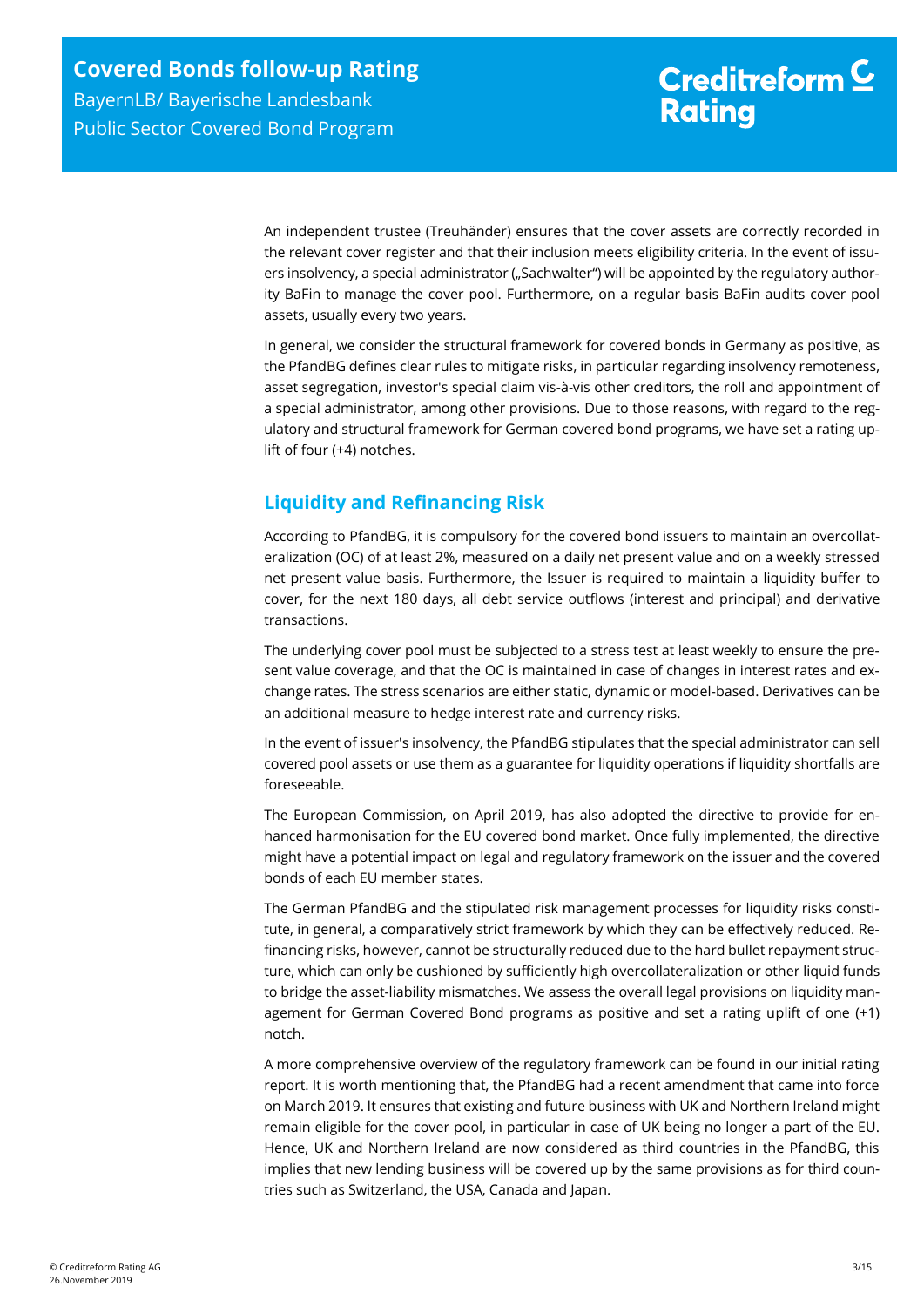## <span id="page-3-0"></span>**Credit and Portfolio Risk**

#### **Cover pool analysis**

The analysis of the cover pool is based on public information which has been made available by the Issuer, in particular the Harmonised Transparency Template ("HTT ") as per regulatory requirements. This information was sufficient according to CRA´s rating methodology "Covered Bond Ratings".

At the cut-off-date 30.09.2019, the pool of cover assets consisted of 87.001 debt receivables from 58.249 debtors, of which 94,32% are domiciled in Germany. The total cover pool volume amounted to EUR 22.651,15 m in bonds (4,57%), loans (95,43%) and others (0,00%) which have been lent to the central government, regional authorities and entities, and other debtors. The ten largest debtors of the portfolio total to 27,49%. [Table 2](#page-3-1) displays additional characteristics of the cover pool:

<span id="page-3-1"></span>Table 2: Cover pool characteristics | Source: Bayerische Landesbank

| <b>Characteristics</b>          | <b>Value</b>  |
|---------------------------------|---------------|
| Cover assets                    | EUR 22.651 m. |
| Covered bonds outstanding       | EUR 18.167 m. |
| Substitute assets               | EUR 313,50 m. |
| Cover pool composition          |               |
| <b>Public Sector</b>            | 98,62%        |
| Substitute assets               | 1,38%         |
| Other / Derivative              | 0,00%         |
| Number of debtors               | 58.249        |
| <b>Bonds</b>                    | 4,57%         |
| Loans                           | 95,43%        |
| Other                           | 0,00%         |
| Average asset value             | EUR 256,75 k. |
| Non-performing loans            | 0,0%          |
| 10 biggest debtors              | 27,49%        |
| WA seasoning                    | <b>NA</b>     |
| WA maturity cover pool (WAL)    | 8,00 Years    |
| WA maturity covered bonds (WAL) | 7,00 Years    |

We have listed an extended view of the composition of the cover pool in the appendix section "Cover pool details". The following chart displays the maturity profile of the cover assets at the cut-off date 30.09.2019 (see [figure 2\)](#page-4-0):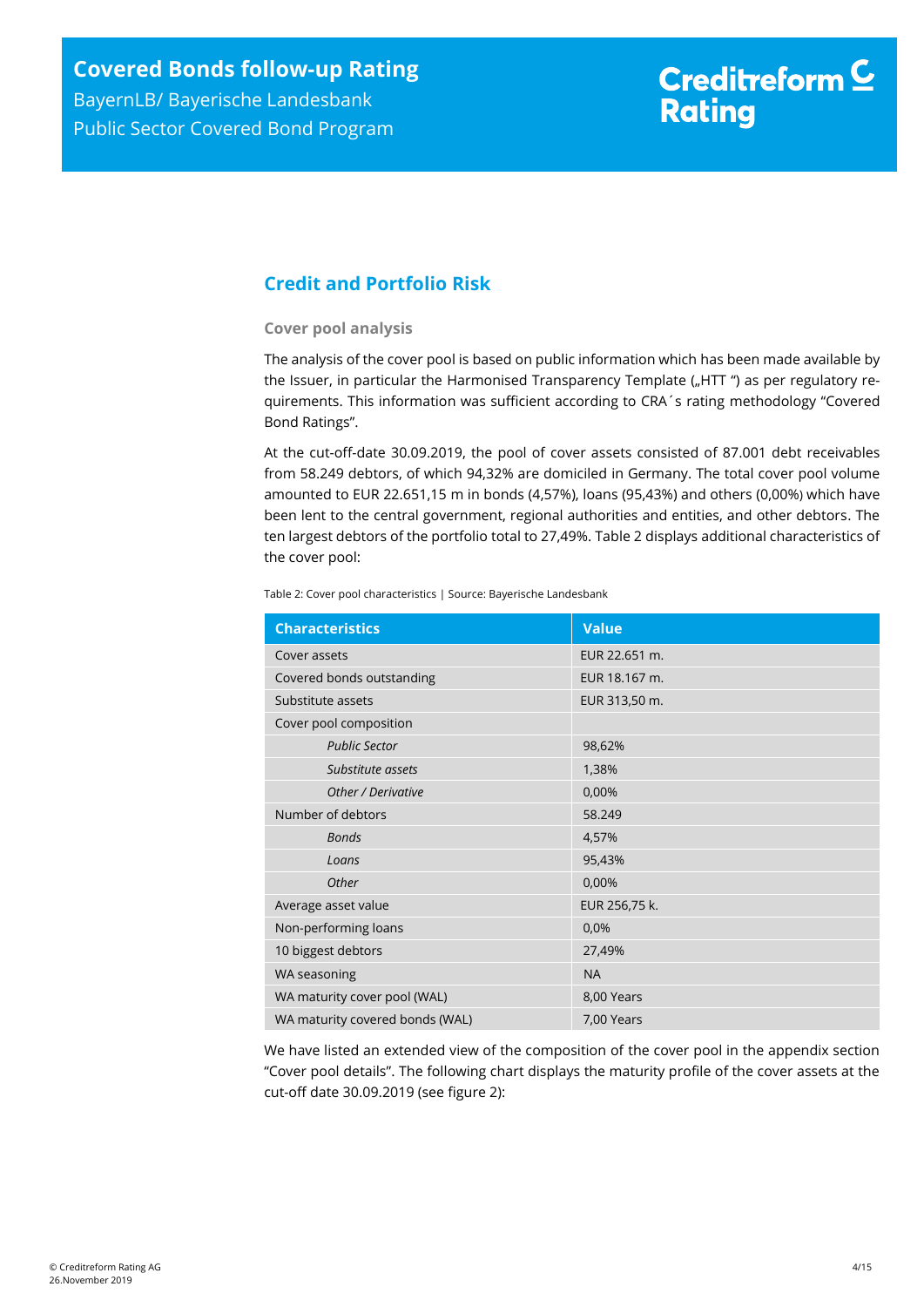<span id="page-4-0"></span>



#### **Maturity profile**

The following charts present the cash flow profile of the Issuer (see [figure 3](#page-4-1) an[d figure 4\)](#page-4-2):

<span id="page-4-1"></span>Figure 3: Cover asset congruence | Source: Bayerische Figure 4: Amortization profile | Source: Bayerische Landes-Landesbank bank

<span id="page-4-2"></span>

During its cash flow modelling, CRA has taken into consideration the maturity structure of cover assets and liabilities. This structure was an integral part of the cash flow analysis.

#### **Interest rate and currency risk**

The legal framework provides for weekly stress tests to be conducted on interest rate- and currency risks. Therefore, interest rate risk could be mitigated by the 2% OC requirement. Currency risk, on the other hand, is also limited for this program as 96,16% of the cover pool assets and 93,52% of the cover bonds are denominated mainly in euro. Nevertheless, we have applied interest rate and foreign exchange stresses on the cash flows for each rating level according to our methodology.

Table 3: Program distribution by currency | Source: Bayerische Landesbank

| <b>Currency</b> | <b>Volume</b>   | Share (%) |
|-----------------|-----------------|-----------|
| Cover Pool      |                 |           |
| <b>EUR</b>      | 21.780 m        | 96,16%    |
| <b>CAD</b>      | 19 <sub>m</sub> | 0,08%     |
| <b>CHF</b>      | 4 <sub>m</sub>  | 0,02%     |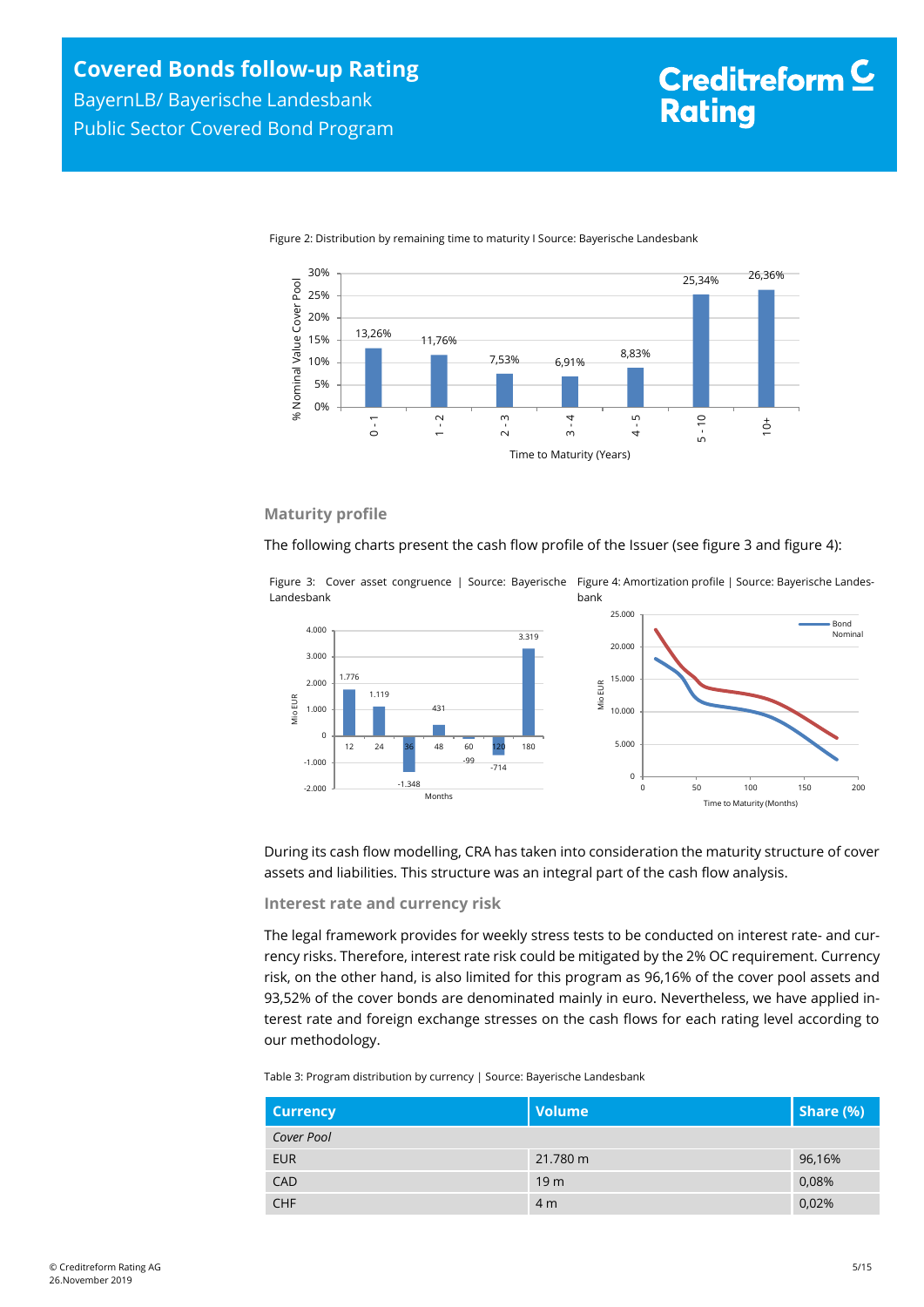| <b>GBP</b>   | 577 m    | 2,55%  |
|--------------|----------|--------|
| <b>USD</b>   | 272 m    | 1,20%  |
| Covered Bond |          |        |
| <b>EUR</b>   | 16.990 m | 93,52% |
| GBP          | 674 m    | 3,71%  |
| <b>USD</b>   | 503 m    | 2,77%  |

Figure 5 shows the types of interest rate used in this program





#### **Credit Risk**

In Covered Bond Public Sector programs, CRA assesses the credit risk of the cover assets primarily through an assessment of the creditworthiness of the obligors and their future ability to meet all payment obligations. In order to derive a base case assumption for credit risk, CRA uses the CRA Sovereign Ratings of all obligors in the portfolio, which will be taken into account prorata. The rating reports of relevant sovereigns can be accessed at www.creditreform-rating.de. Using all portfolio information available (number of debtors, sovereign – sub-sovereign, maturity profile, regional diversification etc.), CRA has modelled the cover asset portfolio and, using Monte Carlo simulations, derived a distribution of defaults which can be used to elicit ratinglevel dependent default assumptions.

Recovery and loss-severity assumptions have been determined in accordance with CRA rating methodology. This includes a differentiation of sovereign- and sub-sovereign credits in terms of loss severities, which is included using the current portfolio composition to determine a weighted average recovery rate.

Using both rating-level dependent default and recovery assumptions, the following loss assumptions have been derived for the current cover pool (see [Table 4\)](#page-6-1)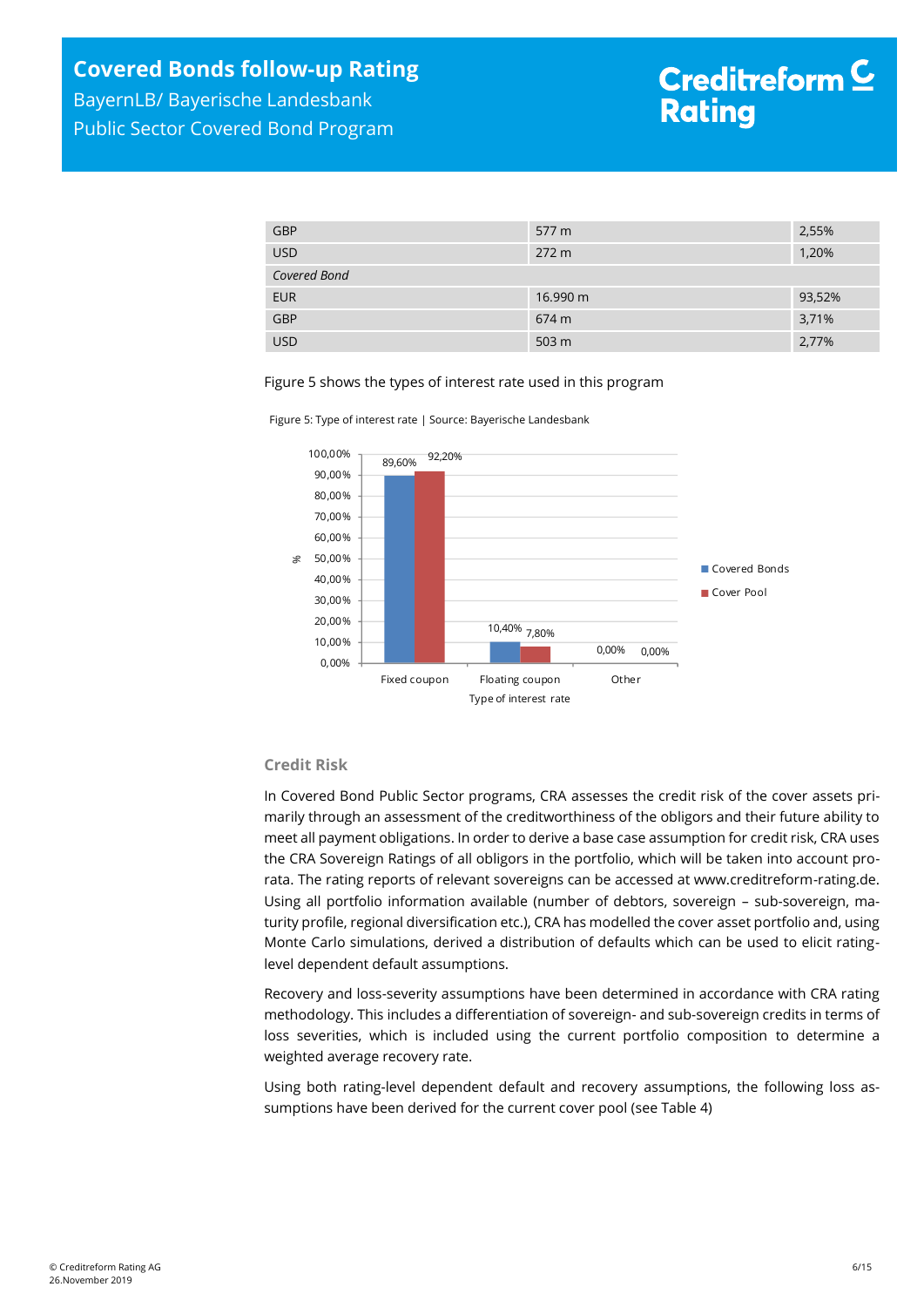Public Sector Covered Bond Program

**Rational Loss (%)** 

<span id="page-6-1"></span>

| Table 4: Cover Pool Base case assumptions   Source: CRA |                  |                       |               |
|---------------------------------------------------------|------------------|-----------------------|---------------|
| <b>Rating</b>                                           | Default Rate (%) | <b>Recoveries (%)</b> | <b>Expect</b> |
| AAA                                                     | 15,50%           | 35,90%                | 9.94%         |

 $AA+$  13,24% 38,40% 38,40% 8,16% AA 11,93% 40,90% 7,05% AA- 9,82% 42,56% 5,64% A+ 9,07% 44,23% 5,06% 5,06% A  $8,47\%$   $8,47\%$   $45,90\%$   $4,58\%$ A- 7,55% 47,56% 3,96%

## <span id="page-6-0"></span>**Cash-Flow Analysis**

#### **Model Assumptions**

Based on public information and using the base case loss assumptions, we implement a scenario-based cash flow model. This model aims to test the ability of the structure to service all covered bonds according to their payment profile in diverse stress scenarios. The CRA cash flow analysis assumes that the Issuer has defaulted, i.e. all obligations will be met using cash flows from the cover pool assets only. We also assume that no additional assets will be added to the cover pool during the wind-down phase.

The cash-flow analysis considers, among other factors, asset value haircuts ("asset-sale discount"), and the possible positive yield spread between covered assets and covered bonds ("yield spreads"). To derive the asset-sale discount, CRA assumes, based on secondary market data, a rating level haircut on the asset value. Furthermore, CRA, using available public information (i.e. issuer's annual accounts), has derived estimations for yield spreads (se[e table 5\)](#page-6-2):

<span id="page-6-2"></span>Table 5: Cash-Flow Model assumptions | Source: CRA

| <b>Rating level</b> | <b>Asset-Sale Discount</b> | <b>Yield Spread</b> |
|---------------------|----------------------------|---------------------|
| AAA                 | 13,03%                     | 0,80%               |
| $AA+$               | 11,76%                     | 0,80%               |
| AA                  | 10,93%                     | 0,80%               |
| AA-                 | 10,15%                     | 0,80%               |
| $A+$                | 9,55%                      | 0,81%               |
| A                   | 9,06%                      | 0,81%               |
| $A -$               | 8,41%                      | 0,81%               |

#### **Rating Scenarios**

In our cash flow model rating scenarios have been tested considering several central input parameters, such as:

- Portfolio composition (diversification, concentration, granularity)
- Probability of default of cover assets
- Correlations of cover assets and systematic risk factors
- Recoveries
- Maturity profile of covered bonds and cover assets (ALM)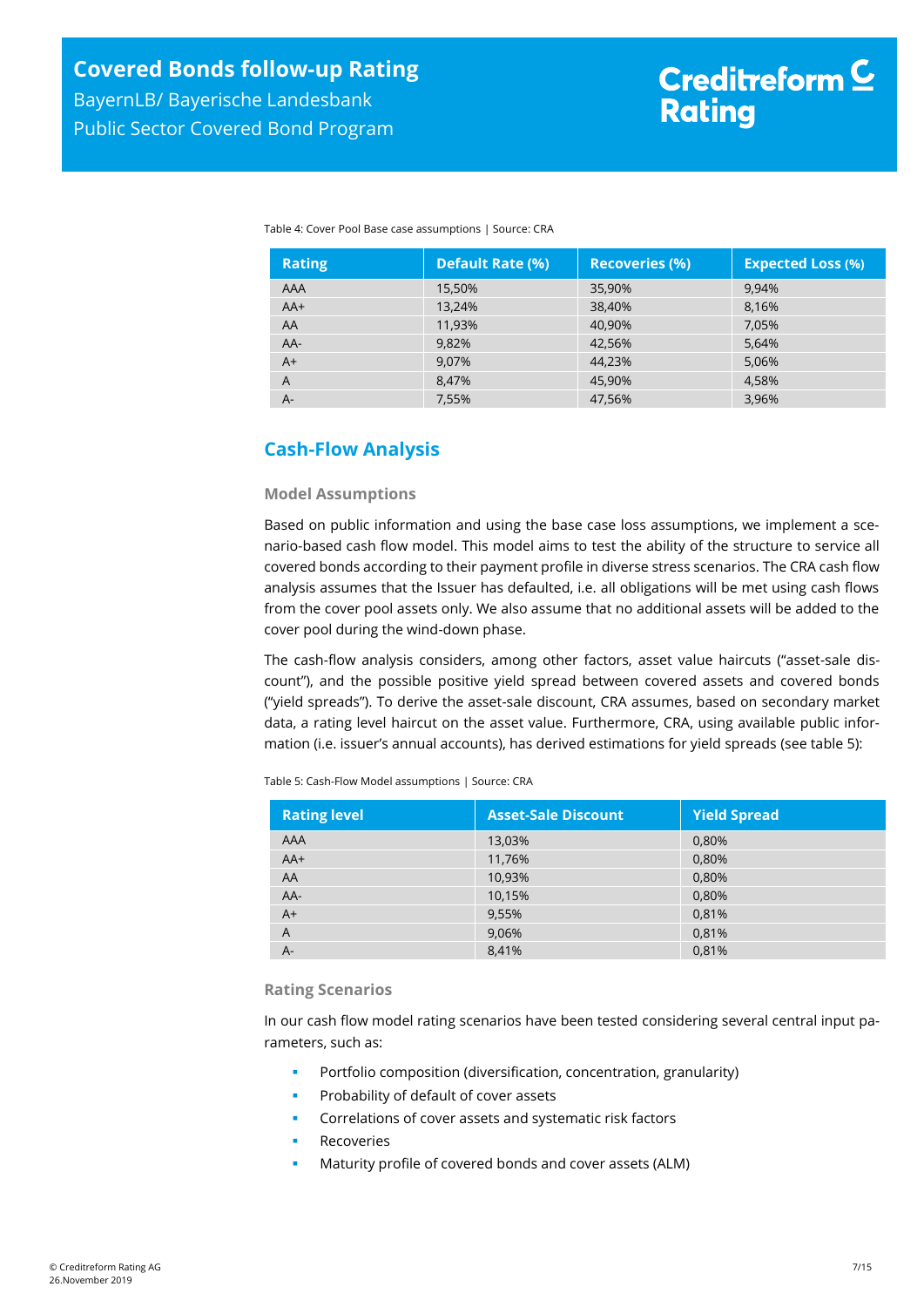Within a AAA rating scenario, the cash flow model showed that obligations can be paid fully and in a timely manner. Overall, the cash flow analysis revealed that the portfolio, given all available information as of 30.09.2019, may ensure the repayment of bonds' nominal capital notwithstanding the occurrence of the presented stressed scenarios.

#### **Overcollateralization Break-Even Analysis**

CRA also performed a break-even OC analysis taking into considerations the following drivers: ALM, Loss level, Interest rate spreads, foreign currency mismatches and Recoveries. Performing the break-even OC analysis, we took rating-level specific stressed outcomes into account. Based on these analyses, the maximum OC required for each relevant rating level during the whole period has been presented in [table 6.](#page-7-0)

<span id="page-7-0"></span>Table 6: Breakeven Analysis | Source: CRA

| <b>Rating Level</b> | <b>Break-Even OC</b> |
|---------------------|----------------------|
| <b>AAA</b>          | 11,41%               |
| $AA+$               | 9,14%                |
| AA                  | 7,52%                |
| AA-                 | 5,69%                |
| $A+$                | 4,90%                |
| $\mathsf{A}$        | 4,36%                |
| $A -$               | 3,59%                |

#### **Sensitivity Analysis**

CRA also evaluates the sensitivity of the structure and program with respect to important input parameters. In particular, the following factors have been varied:

- Credit quality of cover assets
- Recoveries

The following table presents the rating impact of a decline in recoveries and an increase in the credit risk of single debtors (sovereigns). Starting from the best-case, which is represented by our base case assumptions, the analysis reveals the sensitivity of the rating with respect to recovery rates and credit risk. The worst-case scenario, in which we reduce recoveries by 50% and increase credit risk by 50%, remained unchanged at the base case i.e. a rating of AAA for this program. (see [Table 7\)](#page-7-1):

<span id="page-7-1"></span>Table 7: Covered Bond Program Sensitivity: Credit Quality und Recovery Rates | Source: CRA

| <b>Recovery</b><br><b>Defaults</b> | <b>Base Case</b> | $-25%$ | $-50%$ |
|------------------------------------|------------------|--------|--------|
| <b>Base Case</b>                   | <b>AAA</b>       | AAA    | AAA    |
| $+25%$                             | AAA              | AAA    | AAA    |
| $+50%$                             | AAA              | AAA    | AAA    |

In general, based on the presented cash flow analysis results, the rating of the cover pool within our covered bond program rating has been set at AAA. Consequently, the secondary rating uplift was set at one (+1) notch.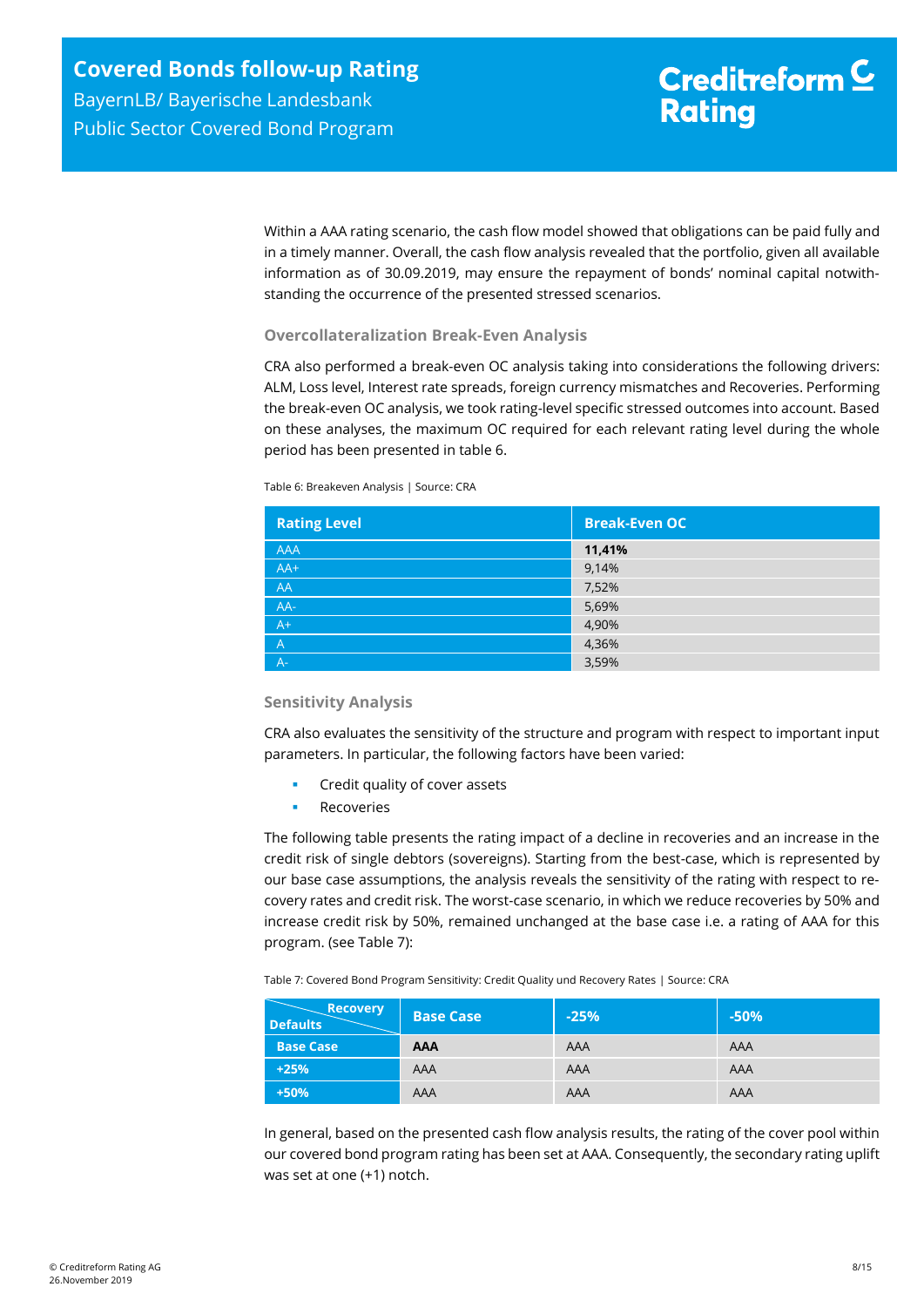## <span id="page-8-0"></span>**Counterparty Risk**

**Derivatives**

No derivatives in use at present.

#### **Commingling**

In the event of issuer's bankruptcy, in order to avoid commingling of funds, the PfandBG stipulates that the cover assets should be isolated from the general bankruptcy estate (insolvencyfree assets) and a special cover pool administrator will be appointed to manage the cover pool. Under that mandate the cover pool administrator will have first priority on the up-coming cash flows from the cover pool assets, which in turn should be used to cover interest and principal payments of the covered bond holders in event of the Issuer's insolvency.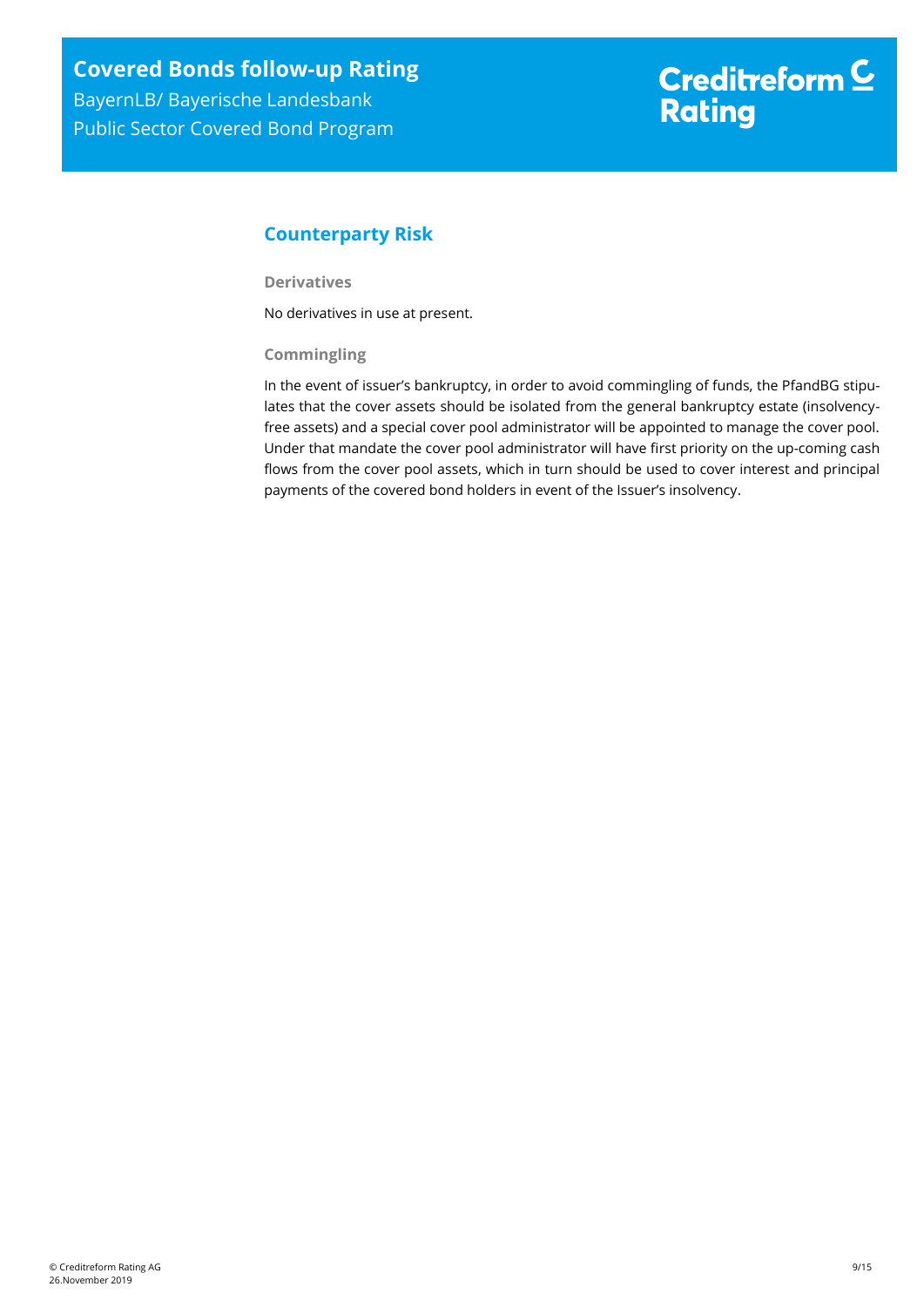Public Sector Covered Bond Program

## <span id="page-9-0"></span>**Appendix**

#### **Rating History**

| Event          | <b>Rating Date</b> | <b>Publication Date</b> | <b>Result</b> |
|----------------|--------------------|-------------------------|---------------|
| Initial Rating | 10.12.2018         | 19.12.2018              | AAA / Stable  |
| Rating Update  | 26.11.2019         | 28.11.2019              | AAA / Stable  |

#### **Details Cover Pool**

Table 8: Characteristics of Cover Pool | Source: Bayerische Landesbank

| <b>Characteristics</b>                    | <b>Value</b> |
|-------------------------------------------|--------------|
| Cover Pool Volume                         | EUR 22.651 m |
| <b>Covered Bonds Outstanding</b>          | EUR 18.167 m |
| <b>Substitute Assets</b>                  | EUR 314 m    |
| <b>Share Derivatives</b>                  | 0,00%        |
| <b>Share Other</b>                        | 100,00%      |
| Substitute Assets breakdown by asset type |              |
| Cash                                      | 0,00%        |
| Guaranteed by Supranational/Sovereign     | 0,00%        |
| Central bank                              | 0,00%        |
| Credit institutions                       | 100,00%      |
| Other                                     | 0,00%        |
| Substitute Assets breakdown by country    |              |
| <b>Issuers country</b>                    | 100,00%      |
| Eurozone                                  | 0,00%        |
| Rest European Union                       | 0,00%        |
| European Economic Area                    | 0,00%        |
| Switzerland                               | 0,00%        |
| Australia                                 | 0,00%        |
| <b>Brazil</b>                             | 0,00%        |
| Canada                                    | 0,00%        |
| Japan                                     | 0,00%        |
| Korea                                     | 0,00%        |
| <b>New Zealand</b>                        | 0,00%        |
| Singapore                                 | 0,00%        |
| US                                        | 0,00%        |
| Other                                     | 0,00%        |
| Cover Pool Composition                    |              |
| <b>Public Sector</b>                      | 98,62%       |
| <b>Total Substitute Assets</b>            | 1,38%        |
| <b>Other / Derivatives</b>                | 0,00%        |
| Number of Debtors                         | 58.249       |
| Distribution by debtor type               |              |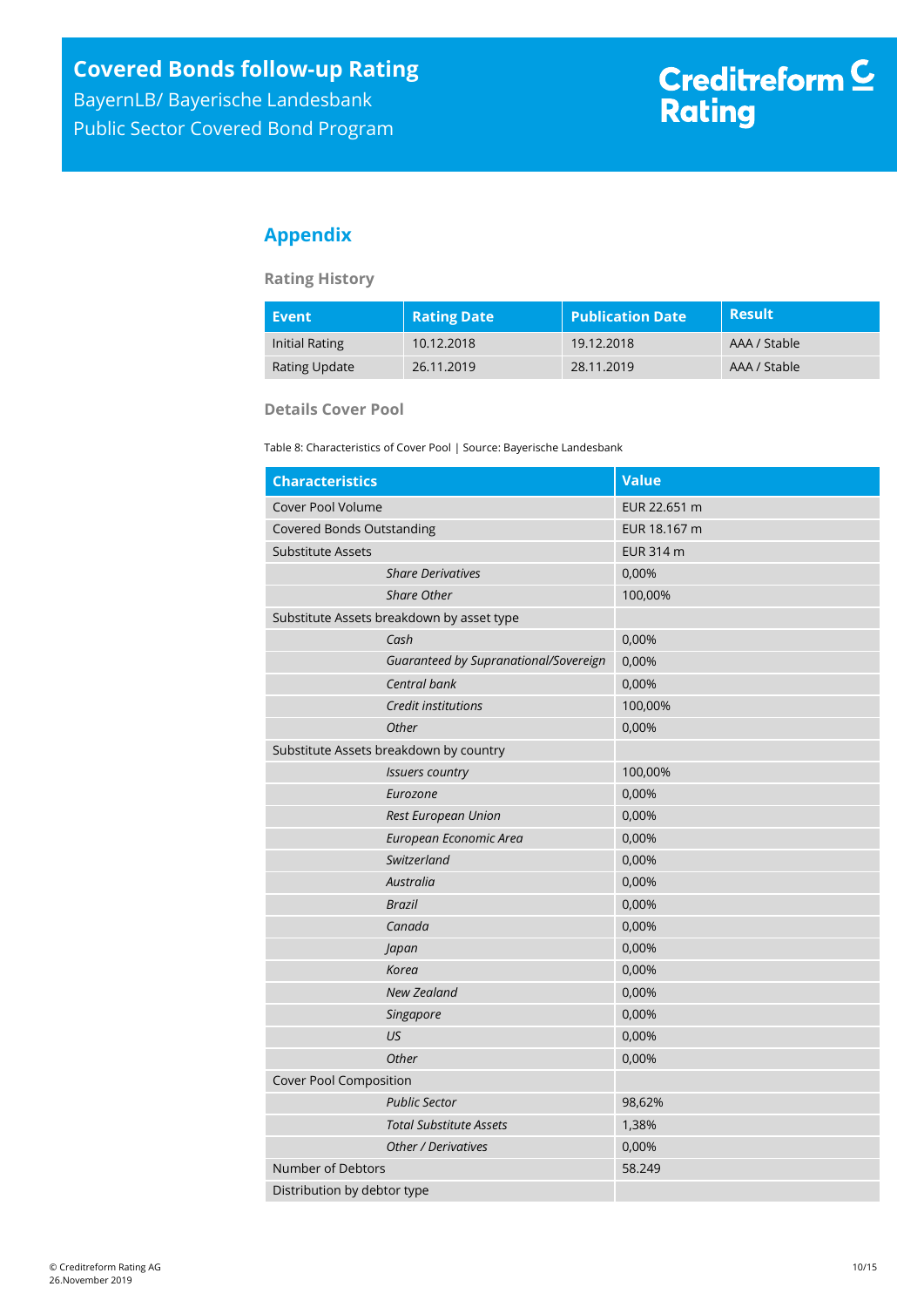## **Covered Bonds follow-up Rating**

BayernLB/ Bayerische Landesbank Public Sector Covered Bond Program

# Creditreform <mark>C</mark><br>Rating

|                               | <b>Central Government</b> | 8,67%            |
|-------------------------------|---------------------------|------------------|
| Regional authorities          |                           | 40,95%           |
|                               | Municipal authorities     | 43,59%           |
|                               | Other                     | 6,80%            |
| Distribution by asset type    |                           |                  |
| Loans                         |                           | 95,43%           |
|                               | <b>Bonds</b>              | 4,57%            |
|                               | Other                     | 0,00%            |
| Average asset value           |                           | <b>EUR 257 k</b> |
| Share of Non-Performing Loans |                           | 0,00%            |
| Share of 10 biggest debtors   |                           | 27,49%           |
| WA Maturity (months)          |                           | 96               |
| WAL (months)                  |                           | 96,00            |
| Distribution by Country (%)   |                           |                  |
|                               | Belgium                   | 0,59             |
|                               | <b>Denmark</b>            | 0,16             |
|                               | France                    | 1,19             |
|                               | Germany                   | 94,32            |
|                               | Spain                     | 0,04             |
|                               | Sweden                    | 0,11             |
|                               | <b>United Kingdom</b>     | 3,40             |
|                               | Canada                    | 0,08             |
|                               | US                        | 0,10             |
|                               |                           |                  |

Table 9: Participant counterparties | Source: Bayerische Landesbank

| <b>Role</b>         | <b>Name</b>                         | <b>Legal Entity Identifier</b>      |
|---------------------|-------------------------------------|-------------------------------------|
| <b>Issuer</b>       | Bayerische Landesbank               | VDYMYTOGZZ6DU0912C88                |
| Servicer            | Not applicable for the jurisdiction | Not applicable for the jurisdiction |
| <b>Account Bank</b> | Not applicable for the jurisdiction | Not applicable for the jurisdiction |
| Sponsor             | Not applicable for the jurisdiction | Not applicable for the jurisdiction |

Figure 6: Program currency mismatches | Source: Bayerische Landesbank

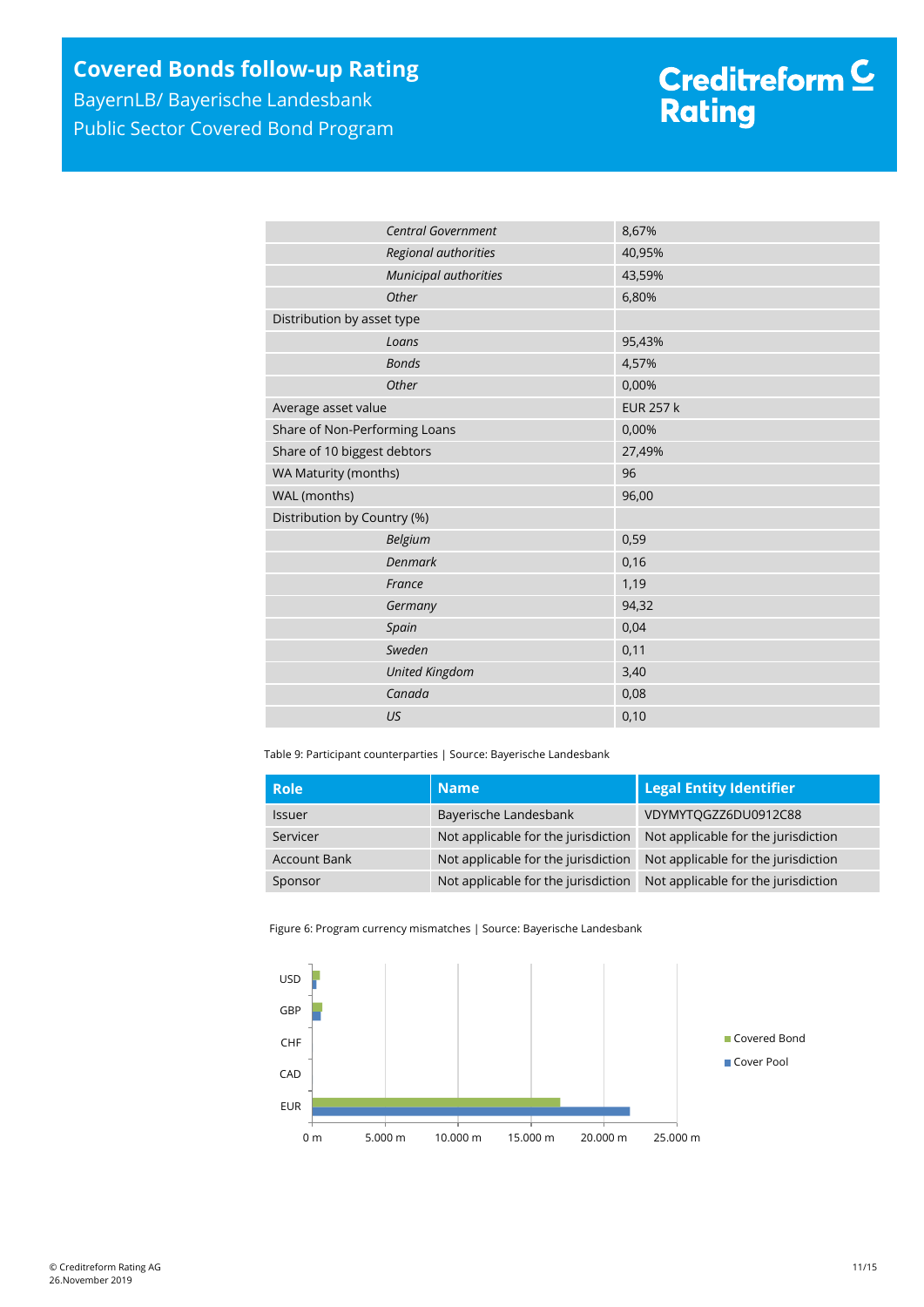#### **Key Source of Information**

#### **Documents (Date: 30.09.2019)**

Issuer

- Audited consolidated annual reports of Bayerische Landesbank 2015-2018
- Final Rating report as of 17.09.2019
- Rating file 2019
- Miscellaneous Investor Relations Information and Press releases
- Peergroup-Data and other data from eValueRate/CRA

Covered Bond and Cover Pool

- HTT Reporting from Bayerische Landesbank as of 30.09.2019
- Base Prospectus of Bayerische Landesbank as of 13.05.2019
- Market data of Public Sector Cover Bond Program.

#### **Regulatory and Legal Disclosures**

Creditreform Rating AG was neither commissioned by the rating object nor by any other third parties for the rating. The analysis took place on a voluntary basis by Creditreform Rating AG and is to be described in the regulatory sense as an unsolicited rating. The rating was conducted on the basis of Creditreform Rating´s "Covered Bond Ratings" methodology and "Technical Documentation Portfolio Loss Distributions" in conjunction with Creditreform's basic document "Rating Criteria and Definitions".

The rating is based on publicly available information and internal evaluation methods for the rated bank and program. The issuer's quantitative analysis is based mainly on the latest annual accounts, interim reports, other information of the bank pertaining to investor relations, and key figures calculated by eValueRate/CRA subject to a peer group analysis of 24 competing institutes. The cover pool's quantitative analysis for the rated Covered Bond Program was based on the "Harmonised Transparency Template" (HTT) published by the Bayerische Landesbank

A complete description of Creditreform Rating´s rating methodologies and Creditreform`s basic document "Rating Criteria and Definitions" is published on the following internet page:

#### [www.creditreform-rating.de/](http://www.creditreform-rating.de/)en/regulatory-requirements/

This rating was carried out by analysts Edsson Rodriguez and AFM Kamruzzaman both based in Neuss/Germany. On 26.11.2019, the rating was presented to the rating committee by the analysts and adopted in a resolution.

The rating result was communicated to Bayerische Landesbank, and the preliminary rating report was made available. The Issuer and all relevant parties examined the rating report prior to publication and were given at least one full working day to appeal the rating committee decision and provide additional information. The rating decision was not amended following this examination.

The rating is subject to one-year monitoring from the creation date (see cover sheet). Within this period, the rating can be updated. After one year at the latest, a follow-up is required to maintain the validity of the rating.

In 2011 Creditreform Rating AG was registered within the European Union according to EU Regulation 1060/2009 (CRA-Regulation). Based on the registration Creditreform Rating AG (CRA) is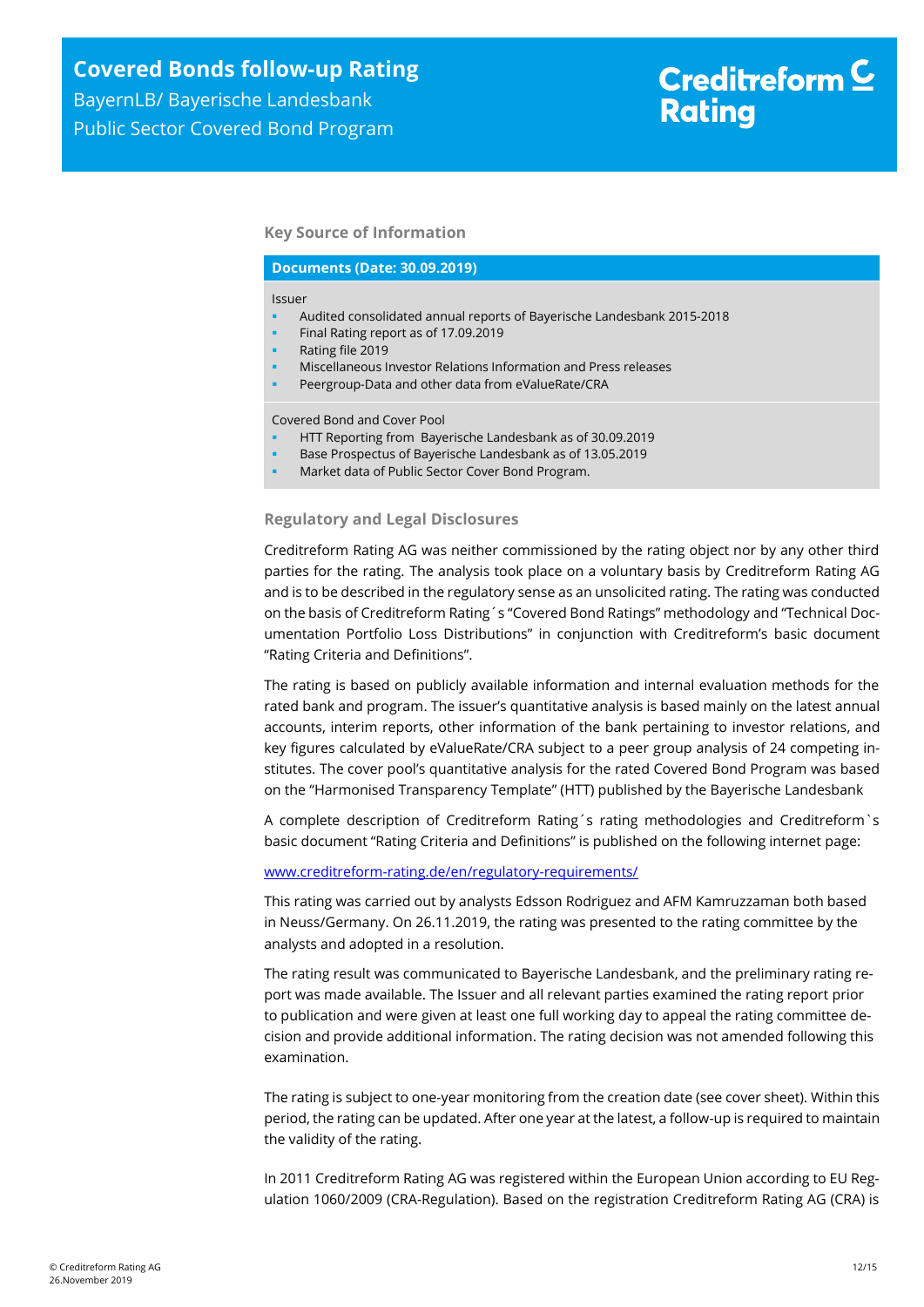permitted to issue credit ratings within the EU and is bound to comply with the provisions of the CRA-Regulation.

#### **Conflict of Interests**

No conflicts of interest were identified during the rating process that might influence the analyses and judgements of the rating analysts involved or any other natural person whose services are placed at the disposal or under the control of Creditreform Rating AG and who are directly involved in credit rating activities or approving credit ratings and rating outlooks.

In the event of provision of ancillary services to the rated entity, CRA will disclose all ancillary services in the credit rating report.

#### **Rules on the Presentation of Credit Ratings and Rating Outlooks**

The approval of credit ratings and rating outlooks follows our internal policies and procedures. In line with our policy "Rating Committee," all credit ratings and rating outlooks are approved by a rating committee based on the principle of unanimity.

To prepare this credit rating, CRA has used following substantially material sources:

- 1. Transaction structure and participants
- 2. Transaction documents
- 3. Issuing documents

There are no other attributes and limitations of the credit rating or rating outlook other than displayed on the CRA website. Furthermore, CRA considers satisfactory the quality and extent of information available on the rated entity. In regard to the rated entity, Creditreform Rating AG regarded available historical data as sufficient.

Between the disclosure of the credit rating to the rated entity and the public disclosure no amendments were made to the credit rating.

The "Basic data" information card indicates the principal methodology or version of methodology that was used in determining the rating, with a reference to its comprehensive description.

In cases where the credit rating is based on more than one methodology, or where reference only to the principal methodology might cause investors to overlook other important aspects of the credit rating, including any significant adjustments and deviations, Creditreform Rating AG explains this fact in the credit rating and indicates how the different methodologies and other aspects are taken into account in the credit rating. This information is integrated in the credit rating report.

The meaning of each rating category, the definition of default or recovery, and any appropriate risk warning, including a sensitivity analysis of the relevant key rating assumptions, such as mathematical or correlation assumptions, accompanied by worst-case scenario credit ratings as well as best-case scenario credit ratings, are explained.

The date at which the credit rating was released for distribution for the first time and when it was last updated including any rating outlooks, is indicated clearly and prominently in the "Basic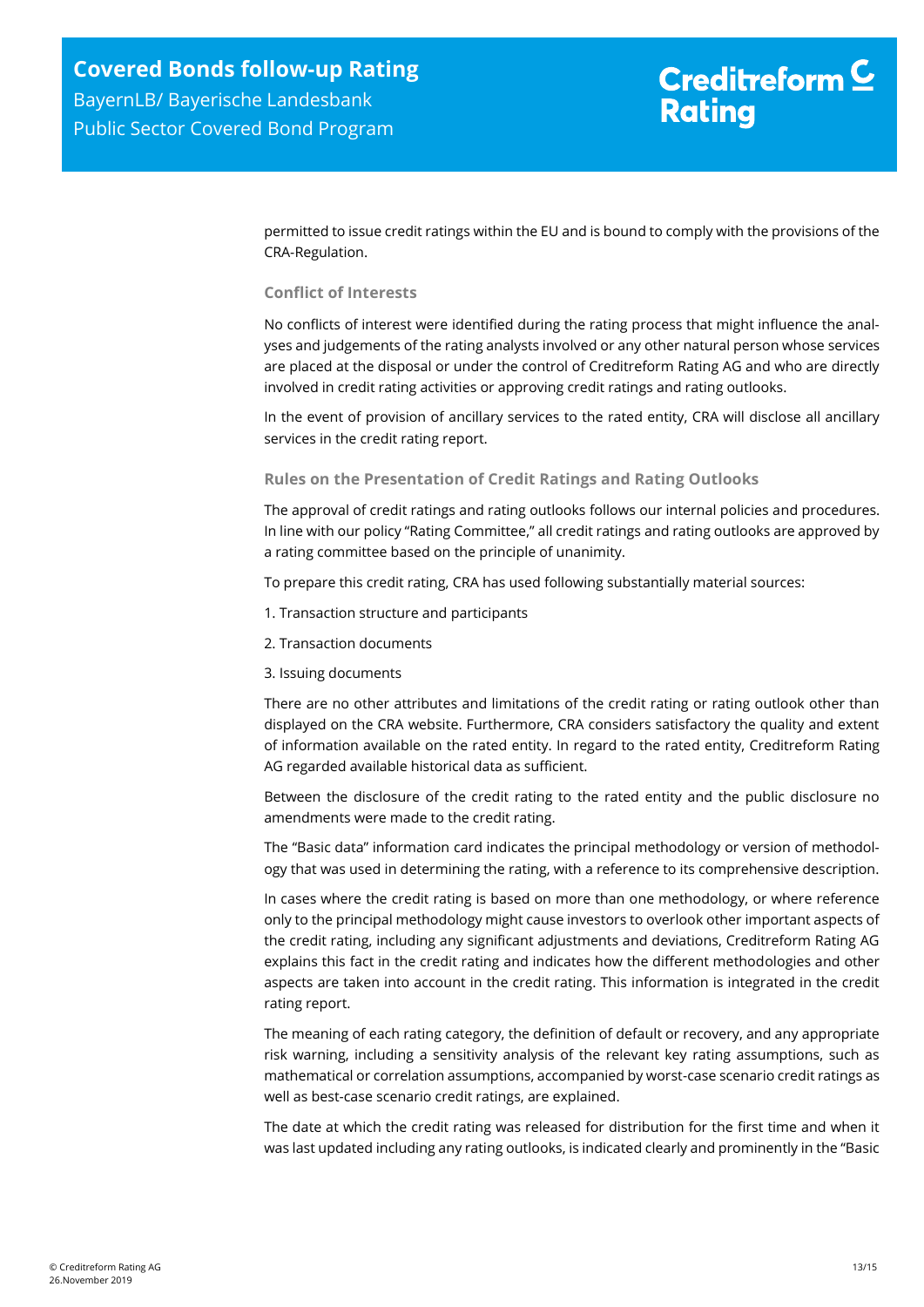data" card as a "Rating action"; first release is indicated as "initial rating", other updates are indicated as an "update", "upgrade or downgrade", "not rated", "confirmed", "selective default" or "default".

In the case of a rating outlook, the time horizon is provided during which a change in the credit rating is expected. This information is available within "Basic data" information card.

In accordance to Article 11 (2) EU-Regulation (EC) No 1060/2009 registered or certified credit rating agency shall make available in a central repository established by ESMA information on its historical performance data, including the ratings transition frequency, and information about credit ratings issued in the past and on their changes. Requested data are available at the ESMA website: https://cerep.esma.europa.eu/cerep-web/statistics/defaults.xhtml.

An explanatory statement of the meaning of Creditreform`s default rates are available in the credit rating methodologies disclosed on the website.

#### **Disclaimer**

Any rating performed by Creditreform Rating AG is subject to the Creditreform Rating AG Code of Conduct which has been published on the web pages of Creditreform Rating AG. In this Code of Conduct, Creditreform Rating AG commits itself – systematically and with due diligence – to establish its independent and objective opinion as to the sustainability, risks and opportunities concerning the enterprise or the issue under review.

Future events are uncertain, and forecasts are necessarily based on assessments and assumptions. This rating is therefore no statement of fact, but an opinion. For this reason, Creditreform Rating AG cannot be held liable for the consequences of decisions made on the basis of any of their ratings. Neither should these ratings be construed as recommendations for investors, buyers or sellers. They should only be used by market participants (entrepreneurs, bankers, investors etc.) as one factor among others when arriving at corporate or investment decisions. Ratings are not meant to be used as substitutes for one's own research, inquiries and assessments.

We have assumed that the documents and information made available to us by the client are complete and accurate and that the copies provided to us represent the full and unchanged contents of the original documents. Creditreform Rating AG assumes no responsibility for the true and fair representation of the original information.

This report is protected by copyright. Any commercial use is prohibited without prior written permission from Creditreform Rating AG. Only the full report may be published in order to prevent distortion of the report's overall assessment. Excerpts may only be used with the express consent of Creditreform Rating AG. Publication of the report without the consent of Creditreform Rating AG is prohibited. Only ratings published on the Creditreform Rating AG web pages remain valid.

Creditreform Rating AG